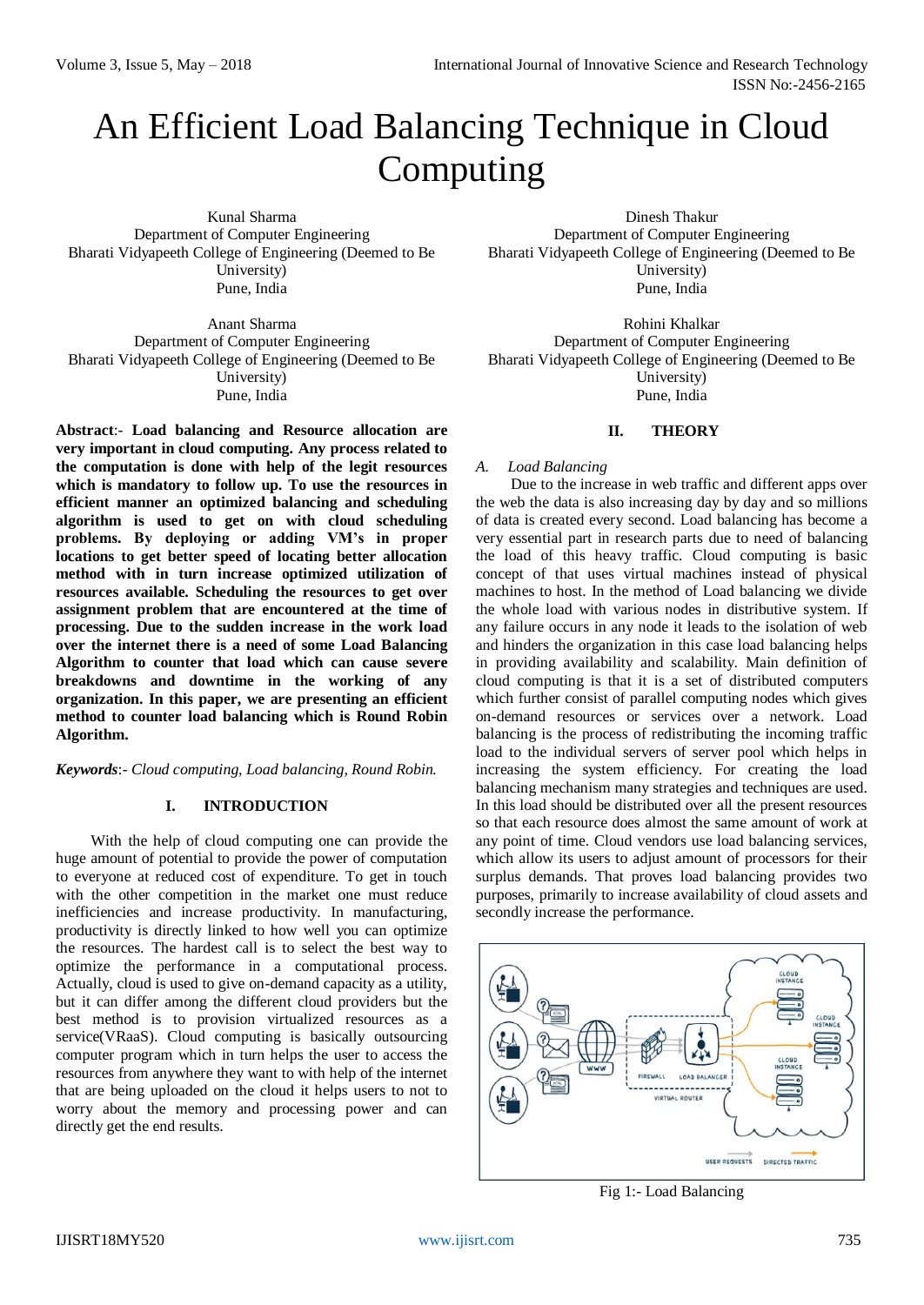- *B. Goals of load balancing algorithms*
- *Cost effectiveness:* It is method to improve the performance of our system by reducing the resource cost.
- *Scalability and flexibility:* The cloud computing system in which the algorithm is deployed can vary in topology or size. Thus, the algorithm should be scalable and adjustable such that changes can be managed easily.
- *Priority:* It means we can set different priority of the resources or jobs we need beforehand through the algorithm itself for better management of the crucial jobs in spite of equal time provision for rest of the jobs irrespective of their origin.

## *C. Load balancing classification*

Load balancing algorithm can be further categorized into 2 different sub categories

- *Static approach:* **-** In this approach traffic load is divided equivalently between all the active severs.
- *Dynamic approach:* **-** In this approach consider only the present state of the system during resource allocation. Dynamic approach is optimal for large or hugely distributed networks such as parallel & distributive computing.

Dynamic load balancing further has 2 different categories:

- *Centralized approach:* **-** In this method, only a specific single node is responsible for managing and distribution of entire system.
- *Distributed approach:* **-** In this approach, every node has to build load vector on its own without any help. Vector collects the information regarding load of other nodes. All future decisions are done using these local vectors.

## *D. Metrics for Load Balancing:*

- *Throughput:* It means how many data amount of data or the entities are passing or are in a process at the moment. Throughput should be always high for good performance.
- *Fault Tolerance:* As the name suggests it should be able to tolerate the fault.
- *Migration time:* It is the time taken to transfer from one process to another in a system. If the migration time is less the system performance is more.
- *Response Time:* It can be described as the time consumed by the resource allocation algorithm to response back to the task. If response time is less than the algorithm is more efficient.
- *Scalability:* It is the capability of an algorithm to execute Resource Allocation for any number (should be finite) of nodes of the system.

## *E. Policies of Load Balancing algorithm*

Policies active in load balancing which are as follows:

- *Information policy:* It defines that which information is needed and what are the steps used to get that information.
- *Triggering policy:* It defines the exact time of execution when the resource allocation task is starting to work on load.
- *Resource type policy:* It defines all the resources that are available to perform load balancing during the process.
- *Location policy:* It make use of all the end results of the resource policy and after looking at the results from the policy it finds out the exact pair or the best counter-part for a particular server or the receiver.
- *Selection policy:* It uses the results and finds out the task which is the task which has to be transferred from overloaded node to the vacant node.

## **III. PROPOSED SYSTEM**

In this design we present the implementation of the automatic load balancing and resource management system that gets a acceptable balance between avoidance of overload and green computing. In this model we have created VM's (Virtual Machines) inside the PM's so as to support green computing to cope up with the overload of traffic on one particular PM's which can degrade the performance of its VM's. We have developed and implemented a load balancing algorithm that can avoid overload in systems effectively.



Fig 2:- Flow Chart

 *Round Robin:* This is a load balancing algorithm in this algorithm all the processes are divided in between all the processes. In this algorithm each process is assigned to the processor in a round robin order. In this traffic load is distributed in between all the available processors are equal. In this algorithm different processes may not have same job processing at the same time. At most of the time some nodes may be fully loaded and others remain free. In Round Robin Scheduling the time quantum plays a vital role. When the value of the time quantum is very high then Round Robin Scheduling Algorithm is exactly the same as the first come first serve Scheduling and time quantum is very less then RR Scheduling is known as Processor Sharing Algorithm.